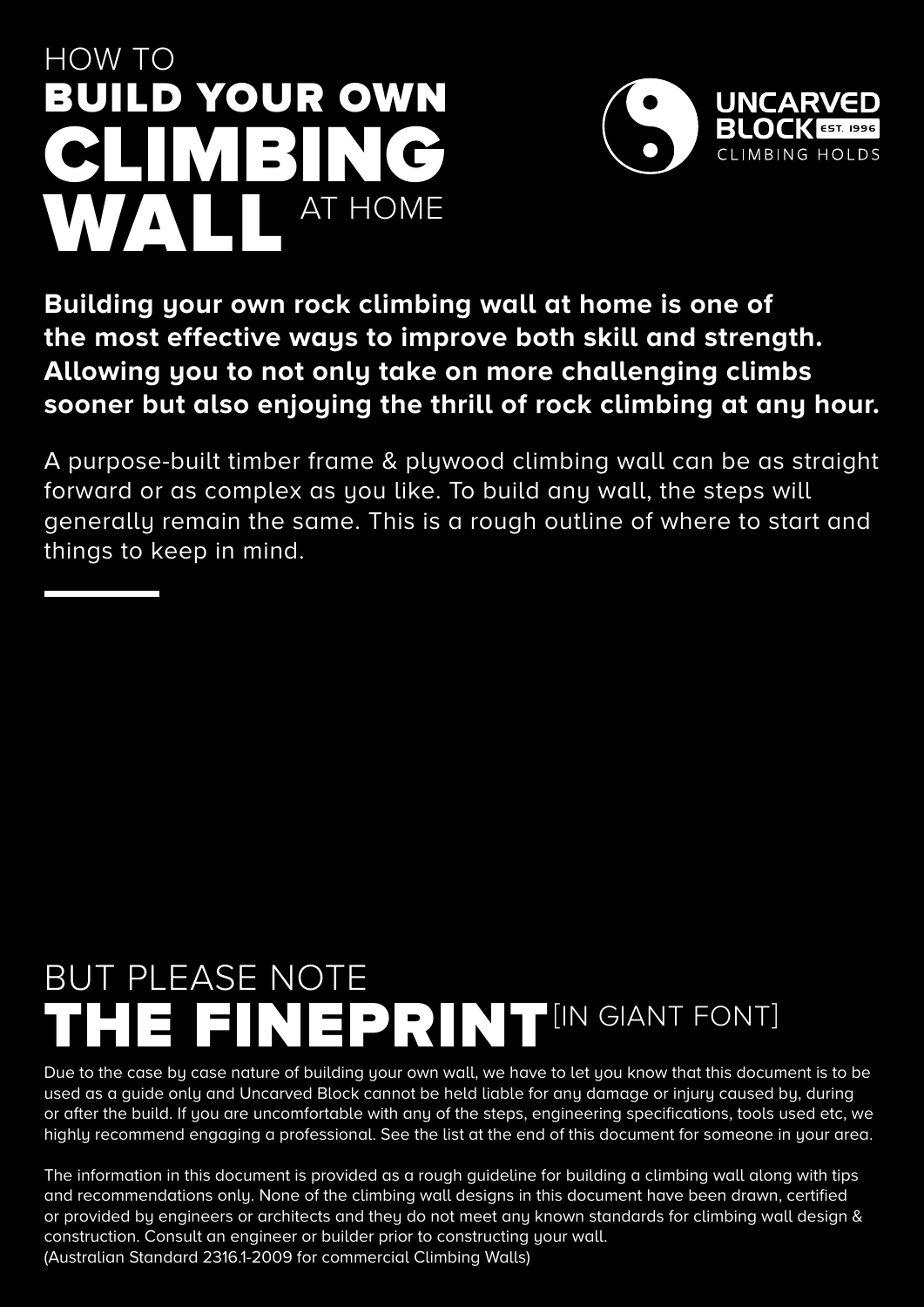



# **This document is broken down into 2x parts.**

### **Firstly.....**

To build a wall, we first need to wrap our heads around the process, what's required and the best workflow. The next few pages do just that.

## **Secondly.....**

Lets build! In this step-by-step instruction guide we are going to make a simple frame and wall panel to use at home. This guide will show you all the elements required and rough costs so you know how to budget your build or go bigger if you want to dive into that shoebox under the bed.

### **Let's do it!**

# THREE KEY STEPS IT'S QUITE SIMPLE REALLY











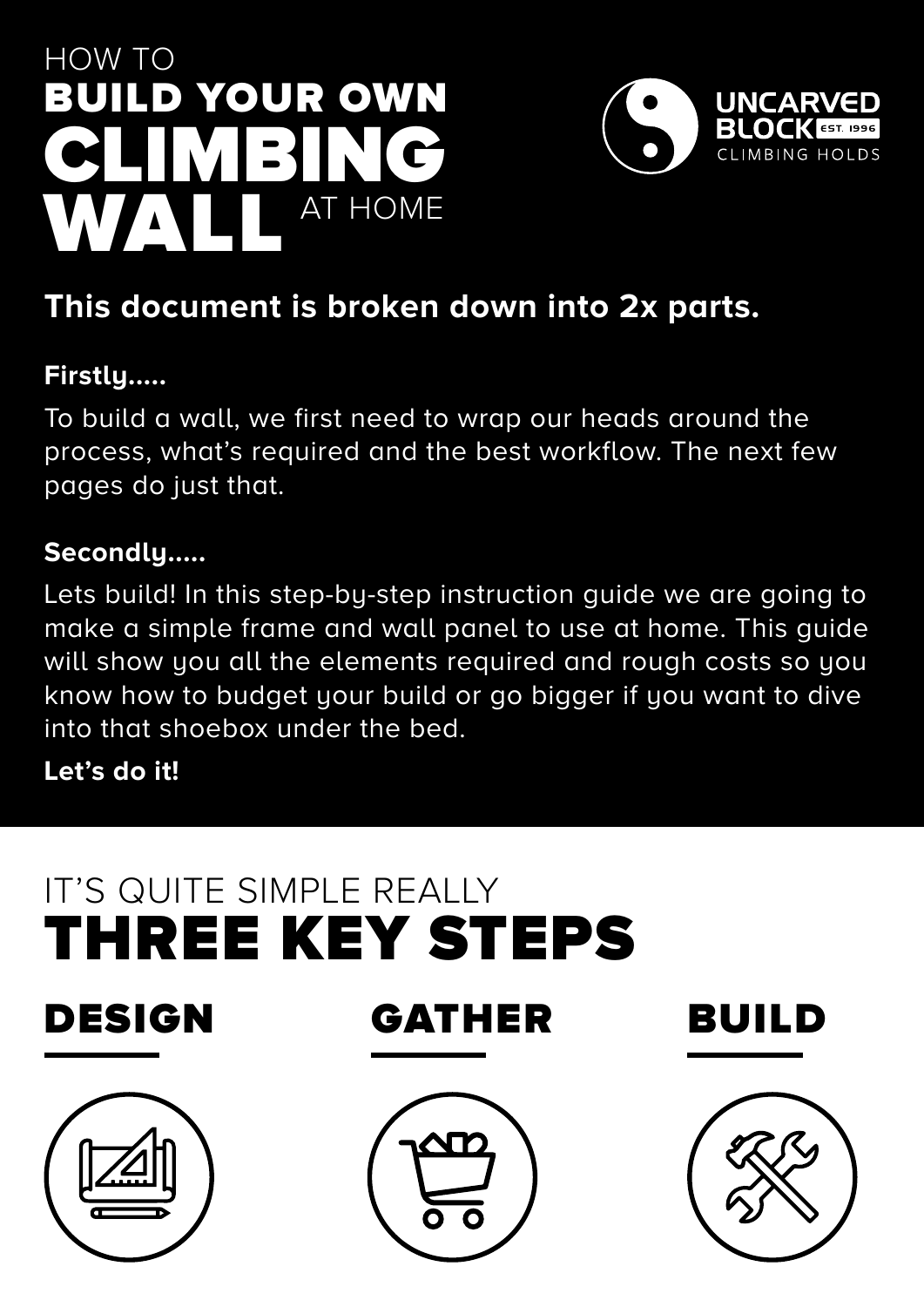# FIRSTLY..... LEARN.....

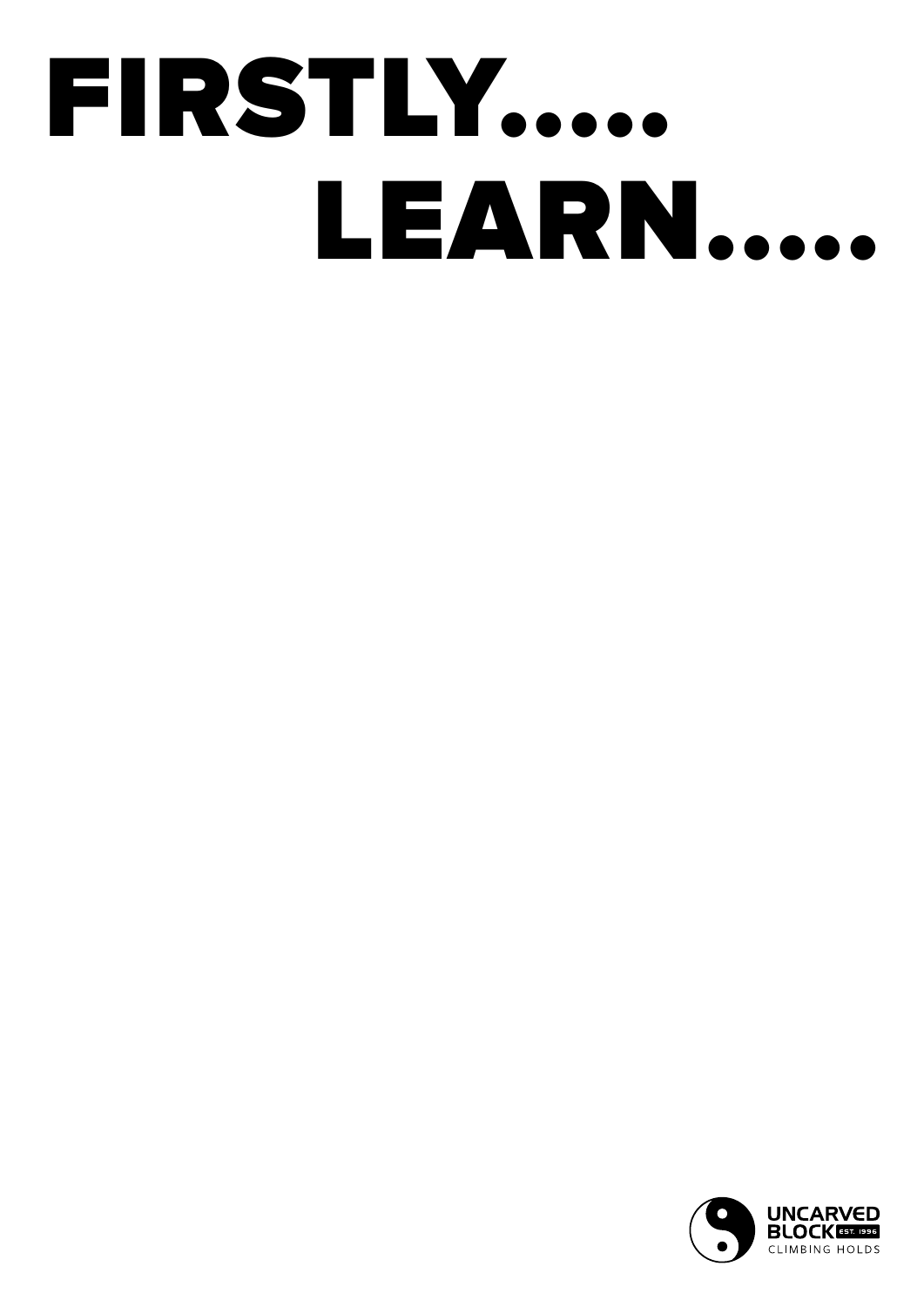

### **The design of your climbing wall is going to be a product of many variables including, but not limited to:**

- Your budget; do it yourself or pay someone else?
- Your level of building/carpentry skill and knowledge
- Space available, do you rent the space or own it?
- Primary user group
- Location: basement, shed, 2nd floor, what limitations?
- Goals for using the wall: is it for fun or some serious training?
- We are assuming your wall is not a commercial venture
- Browse youtube and google to see wall builds others have made. Ispiration can really help at this stage of your build.

For our particular build we are going to make a simple 1,200mmW x 2,400mmH plywood wall panel and frame. A great starting point and practice point for future bigger better wall builds.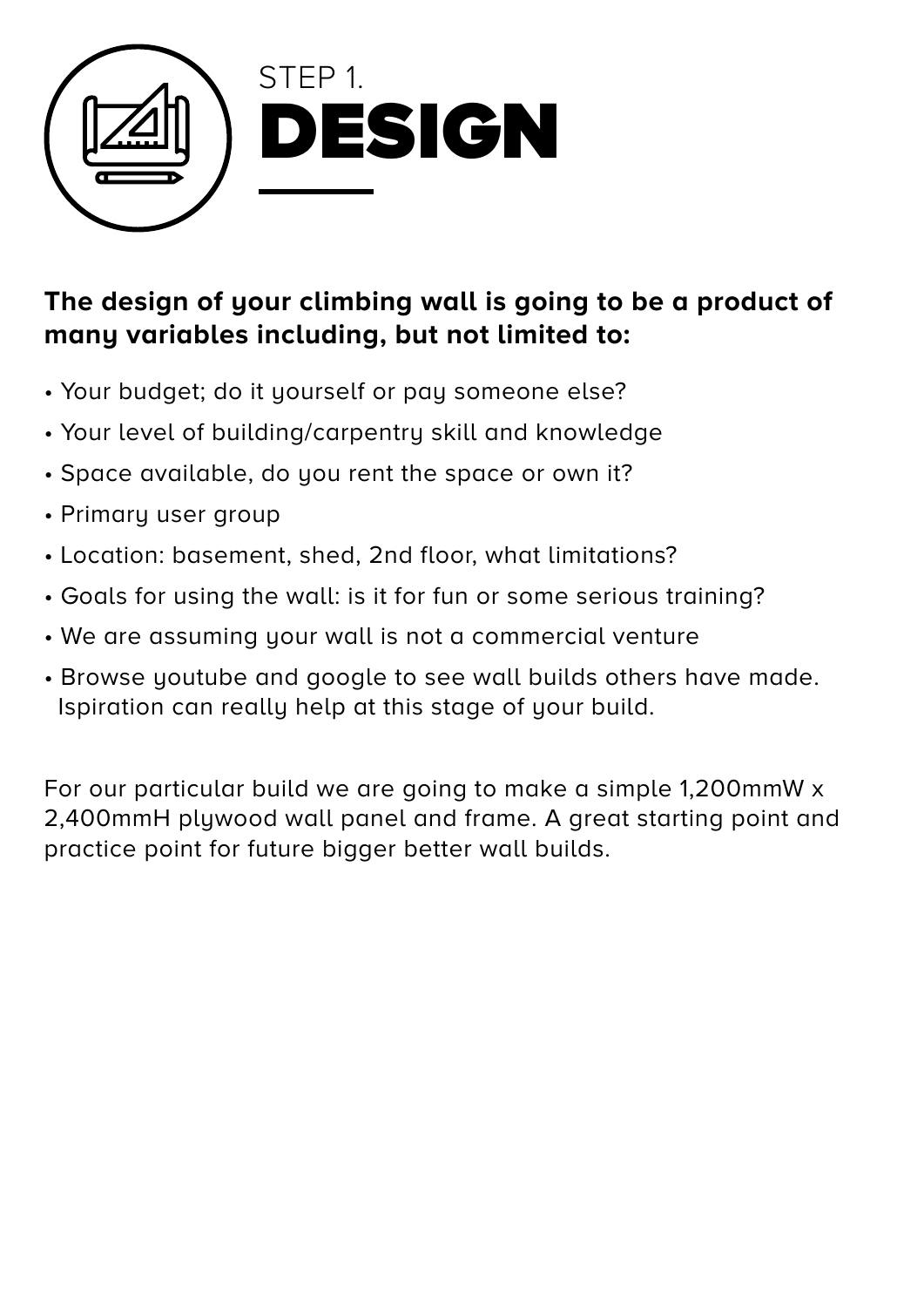

**Now you need to gather the materials needed to construct your wall. To build safely, you will require all the obvious carpenters tools (drill, drill bits, hammer etc) for construction. Depending on the complexity of your build, you may require some other specialised hardware. This list is by no means complete and will be different for everyones individual design, but it will give you a good idea of the tools to consider.**

- Carpentry tools like saw, screw driver, hammer, drill with bits etc
- Structural plywood 1,200mm x 2,400mm x 17mm (minimum)
- Dimension lumber such as 4x2, 6x2 depending on your design
- Wood screws, metal screws as required
- 3/8" threaded t-nuts
- Primer and paint if you decide to paint and / or texture your wall
- Textured paint, or your own recipe
- 3/8" bolts
- Climbing holds
- Some friends to help

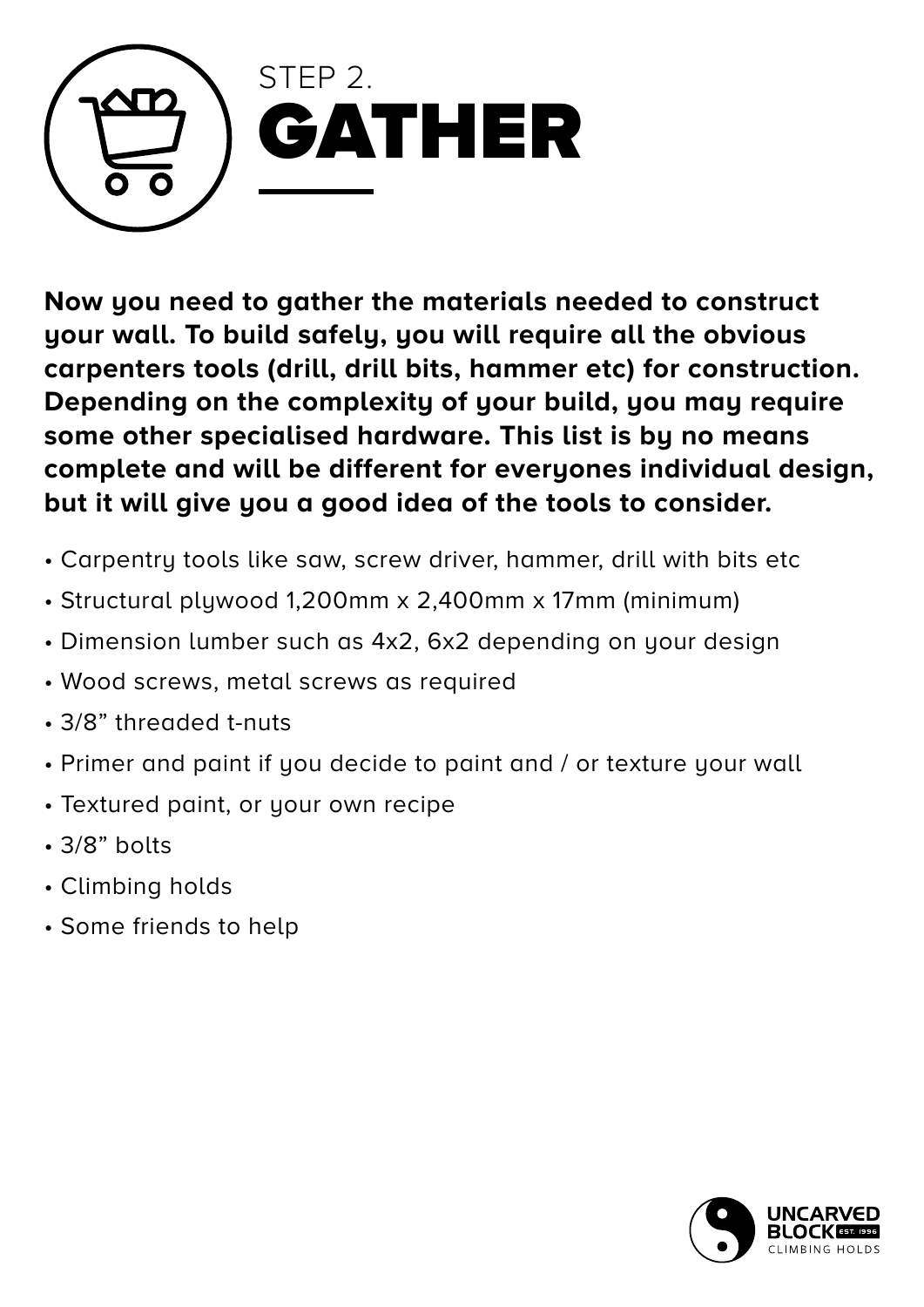

**For our basic plywood wall with timber framing, we will need the list of items below.**

- **1x** sheet of structural plywood 1,200mm x 2,400mm x 17mm Cost - **\$75**
- **3x** 4,500mm lengths of 90mm x 45mm treated framing timber Cost - **\$27.14/length**
- **16x** 60mm x 60mm x 40mm x 2mm galvanised right angle reinforcing brackets Cost - **\$10**
- **50x** 3/8" threaded t-nuts Cost - **\$11**
- **64x** 10 gauge hex head timber screws Cost - **\$18 (for 2x packs of 50x)**
- **17x** 14 gauge timber bugle batten screws Cost - **\$15**
- **1x** Drill
- **1x** 12mm drill bit (to drill T-Nut holes)
- **1x** 3mm drill bit (to drill pilot holes for batten screws)
- **1x** 5/16" hex head socket
- **1x** 5mm hex driver bit
- **1x** Tin of paint to suit your style

On the assumption you have your own drill with required bits and a tub of paint from your last sunday project laying around, the total cost for this wall build will be around **\$210.** 

Top tip, shop around or hit the local tip shop to find some bargains!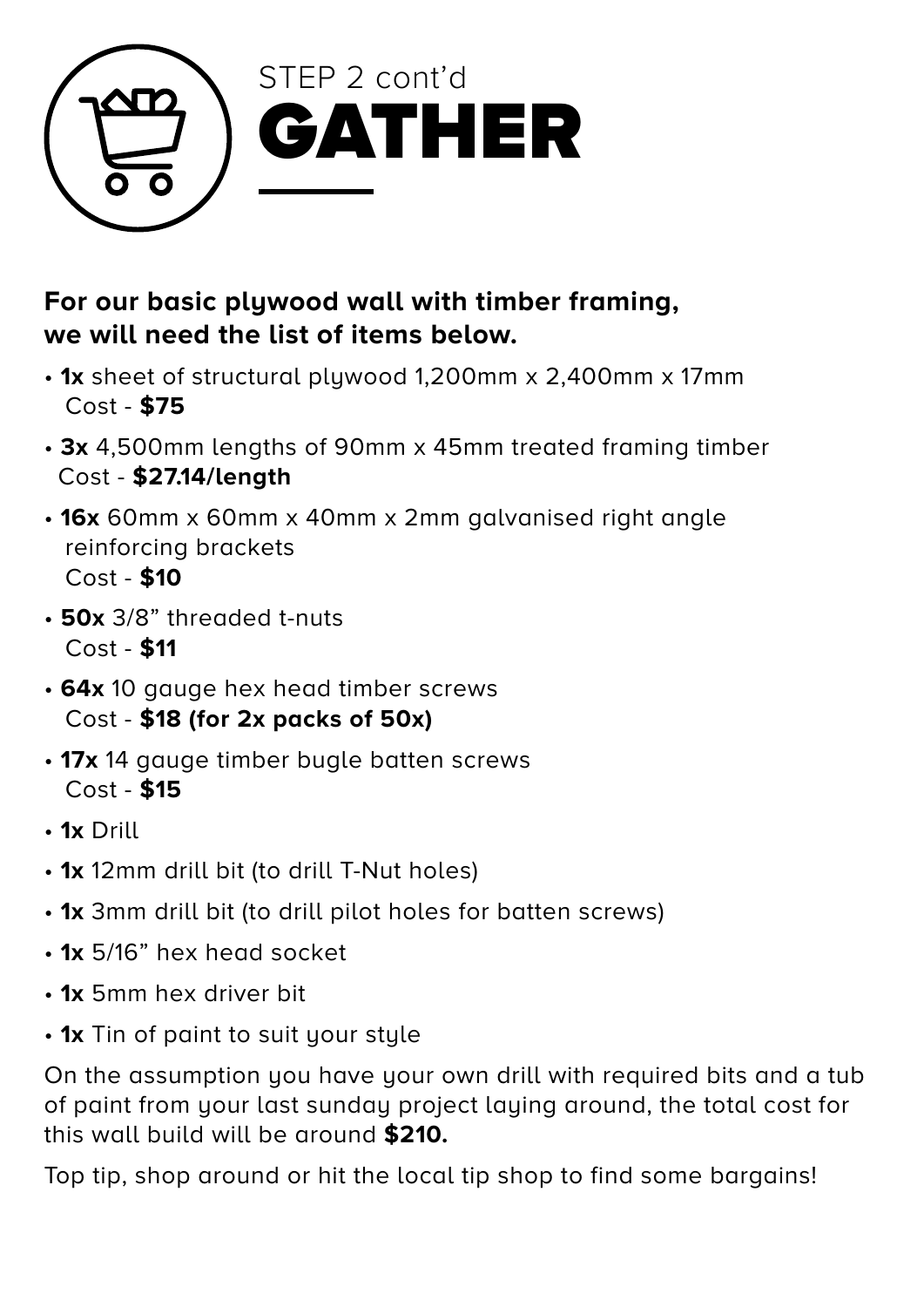

### **Building the Frame.**

Construct the frame that will be holding the plywood. For framing standards please consult an engineer.

In this build we will be making a very simple 1,200mmW x 2,400mmH vertical climbing wall showing the framing. Generally the spacing between the studs should be 600mm (to the centre of the stud)

The angle of the wall can be anything you like from vertical to steeper angles like 60 degrees past vertical and completely horizontal.

Steeper walls will require more framing that should be designed specifically to support the wall. Again consult an engineer.

### **Preparing the Plywood.**

If you will be texturing or painting your wall, you can do this first and paint every sheet of plywood you think you will need. If you use 17mm plywood it is also possible to paint the wall as the last step. If you use a roller to paint the wall, it is unlikely you will get paint in the t-nut threads if you are careful. The t-nut is only 11mm in depth, which will leave you a buffer of about 5-6mm to the surface of the plywood.

The plywood in our build has been painted with a nice blue from an old job we did. Don't pay extra for textured paint, make your own. Simply add some dry, fine beach sand to a latex paint in whatever colour you choose. A good ratio is for every 4L can of paint add 1-2kg of sand. Apply as normal with a roller.

Cheap Paint? If you are not too set on a particular colour for your wall, head to a hardware store and go to the paint section. Most will have

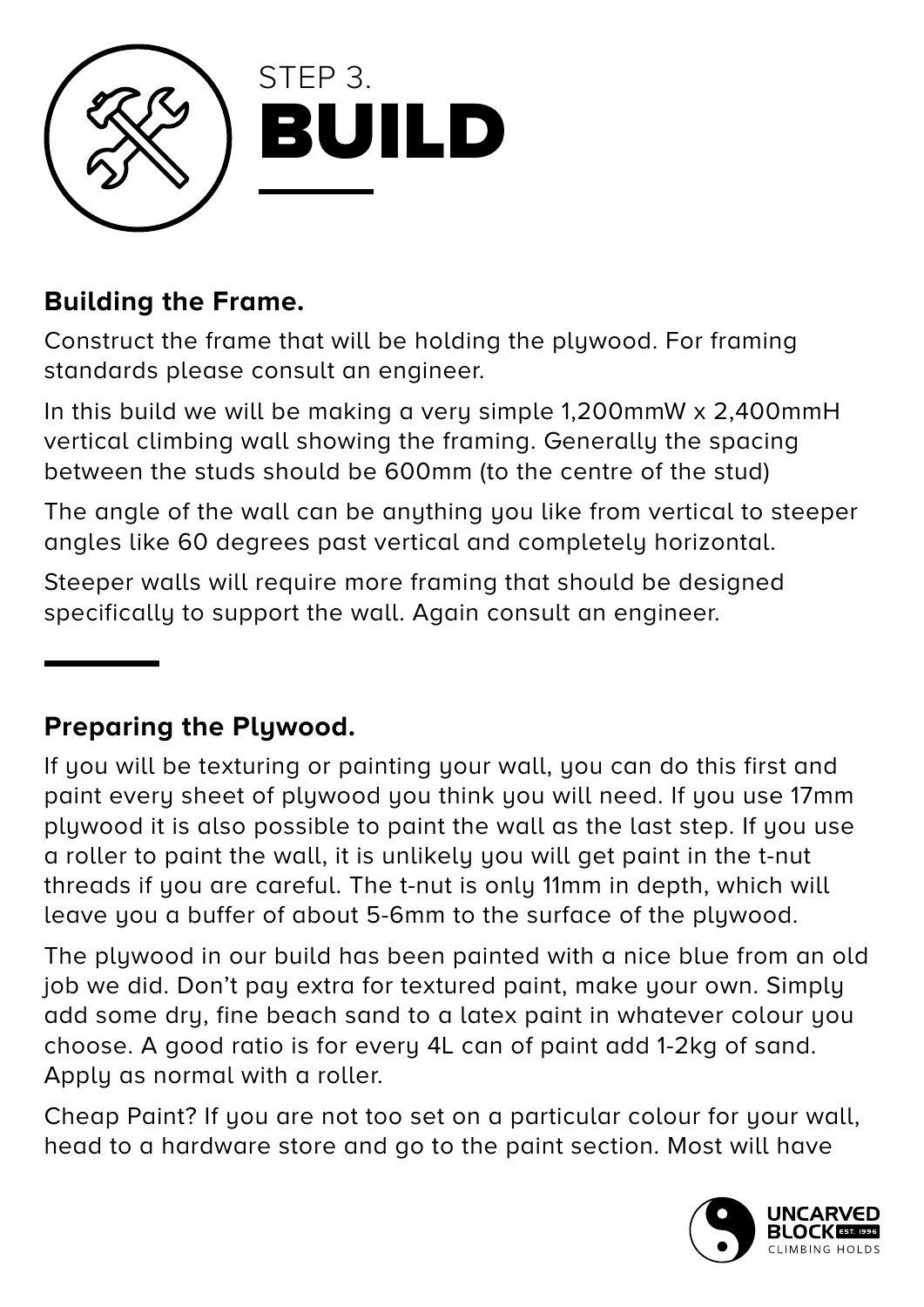

a an assortment of pre-tinted paint that customers have returned or changed their mind about. You can get a 4L tin of paint for 50-70% off!

Plywood Choice? We recommend to use a minimum thickness of 17mm plywood for your wall. Structural plywood is best and comes in sheets of 2,400mm x 1,200mm. Try to stick away from form ply as the holds can spin once mounted. Likewise, steer clear of non-structural ply as it will degrade too quickly and may cause failure.

**TIP:** design your wall to utilise full size sheets of plywood and save yourself lots of measuring and cutting!

### **Drilling Holes in the Plywood for T-nuts.**

Now that the frame is ready you need to drill holes in the plywood and insert the t-nuts which will allow you to attach the holds to your wall. In our build using only one sheet of ply we will mark up and drill the panel in one go. If your wall is going to be bigger using multiple sheets, stack them together and raised off the floor with saw horses or similar. Drill according to the spacing of the framing for the wall they are going on. Drilling multiple sheets at a time saves time and you lots of drilling.

**TIP:** Use a drill bit that is closest to the diameter of the t-nuts, without being exactly the same size to make hammering them in harder. Having a better fit will help to ensure the t-nuts go in straight. For all the t-nuts we carry, the best size drill bit is 12mm or 7/16"

**TIP:** If your wall has uniform framing, mark the studs on one sheet of plywood, then place this sheet on top of your other sheets of plywood and drill as many sheets as your drill bit will accomodate at once and save yourself a lot of drilling.

**TIP:** When drilling the holes for the t-nuts through multiple sheets, it is very important to keep the drill bit perpendicular to the plywood.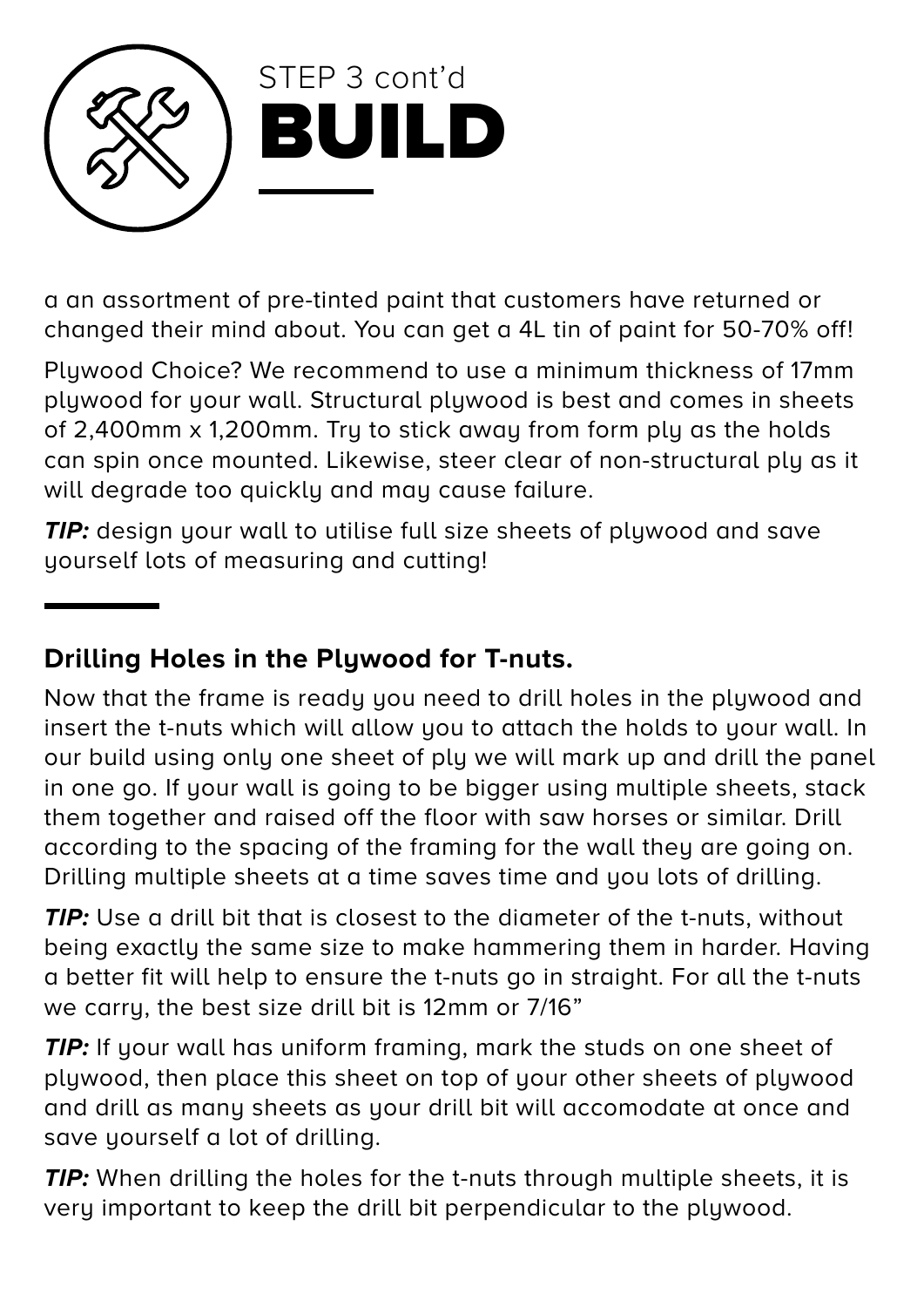

**TIP:** placement of the holes for the t-nuts can be random or in a grid, ( just not where your studs will be) a good ratio is 50-100 t-nuts per full sheet of plywood.

### **Adding T-nuts to the Plywood.**

The holes are drilled, now it is time to hammer in the t-nuts.

**TIP:** if you can, lay the plywood flat on the floor, concrete is the best, get some ear plugs, and hammer away.

**TIP:** Try hard to hammer the t-nuts in straight, as this will reduce cross threading later when you attach holds.

**TIP:** This is a job for your mates!

**TIP:** Hammer the t-nuts in until they are flush with the plywood.

**TIP:** Make sure you get the t-nuts flush with the plywood. Yes, attaching a hold and tightening it will pull the t-nut flush to the plywood, but it places a lot of stress on the t-nut where the threaded sleeve joins the base and weakens it enough for it to fail, especially zinc plated t-nuts.

**TIP:** Over-tightening holds pulls on the t-nut threaded sleeve, and weakens it where it joins the base of the t-nut.

### **Attaching the Plywood to the Frame.**

Using at least 10 gauge wood-screws that are twice the thickness of your plywood or more, attach your plywood to your frame from the bottom up. Screw density should be approximately every 20 cm or more along the outside edge of the plywood and along any internal studs.

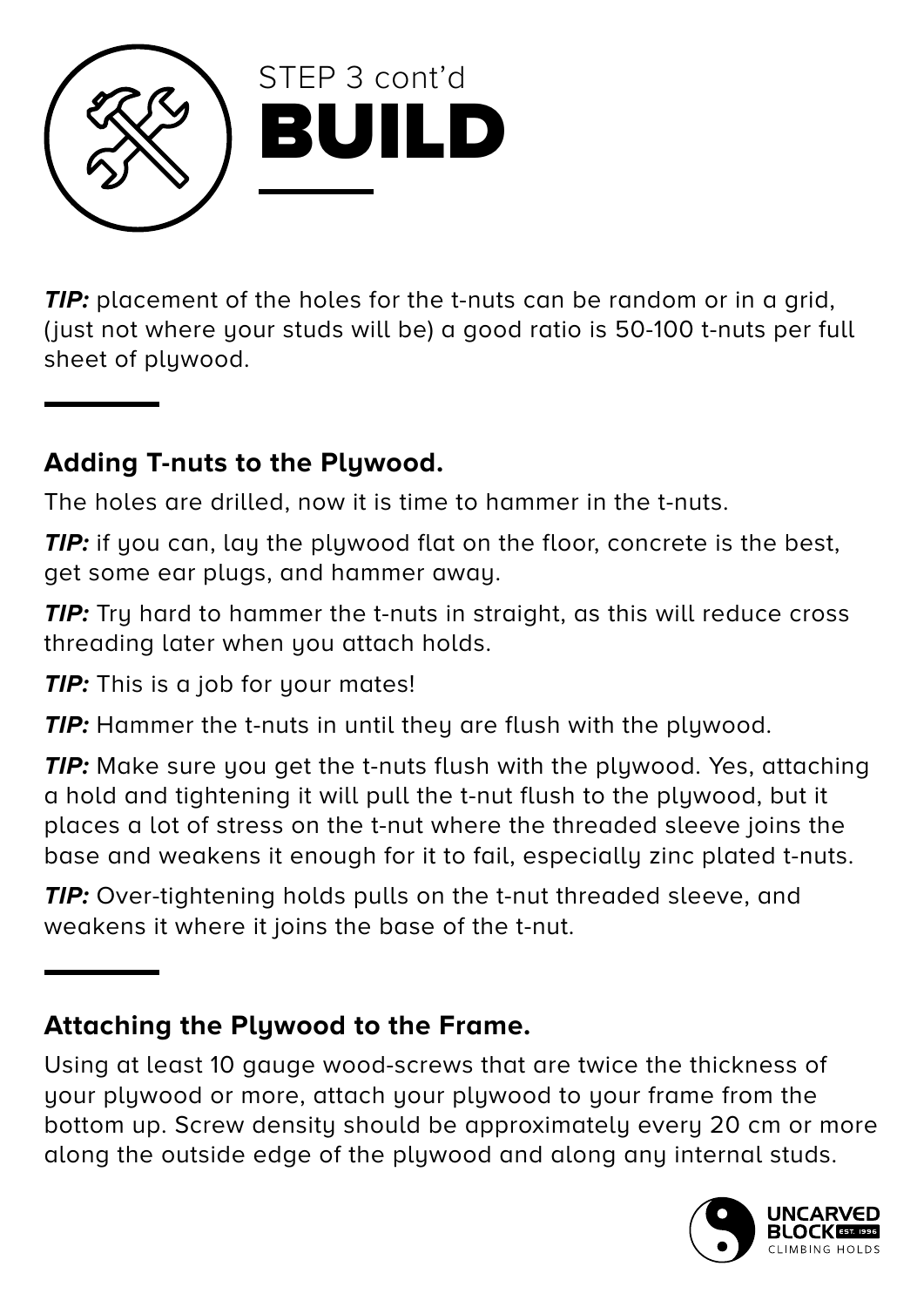

## **Add Climbing Holds to your Wall.**

Second to last step is to attach your climbing holds to the wall. The majority of climbing holds will be attached to your wall using bolts with a 3/8" thread, that come in a variety of lenghts and made of a variety of metals. You will need an Allen key to tighten the holds or a special tool designed specifically for this purpose.

Some holds are attached with only screws and are called, obviously, screw-on holds and all you will need is some screws and the appropriate screwdriver.

There is no proper orienation for a climbing hold. However different orientation will make most holds either more positve and easier to hold onto, or harder. Thus you can change a wall simply by changing the orientation of the hold. Since you went to the trouble of hammering in about 80 t-nuts per sheet of plywood, you can also change your wall by moving the holds around.

**TIP:** Do not over-tighten holds. It will weaken the t-nut, and it could potentially fail.

# NICE WORK! YOU DID IT...

### **So now your wall looks like a climbing wall!**

Good work on a job well done. You've now made your wall in three simple steps......but...........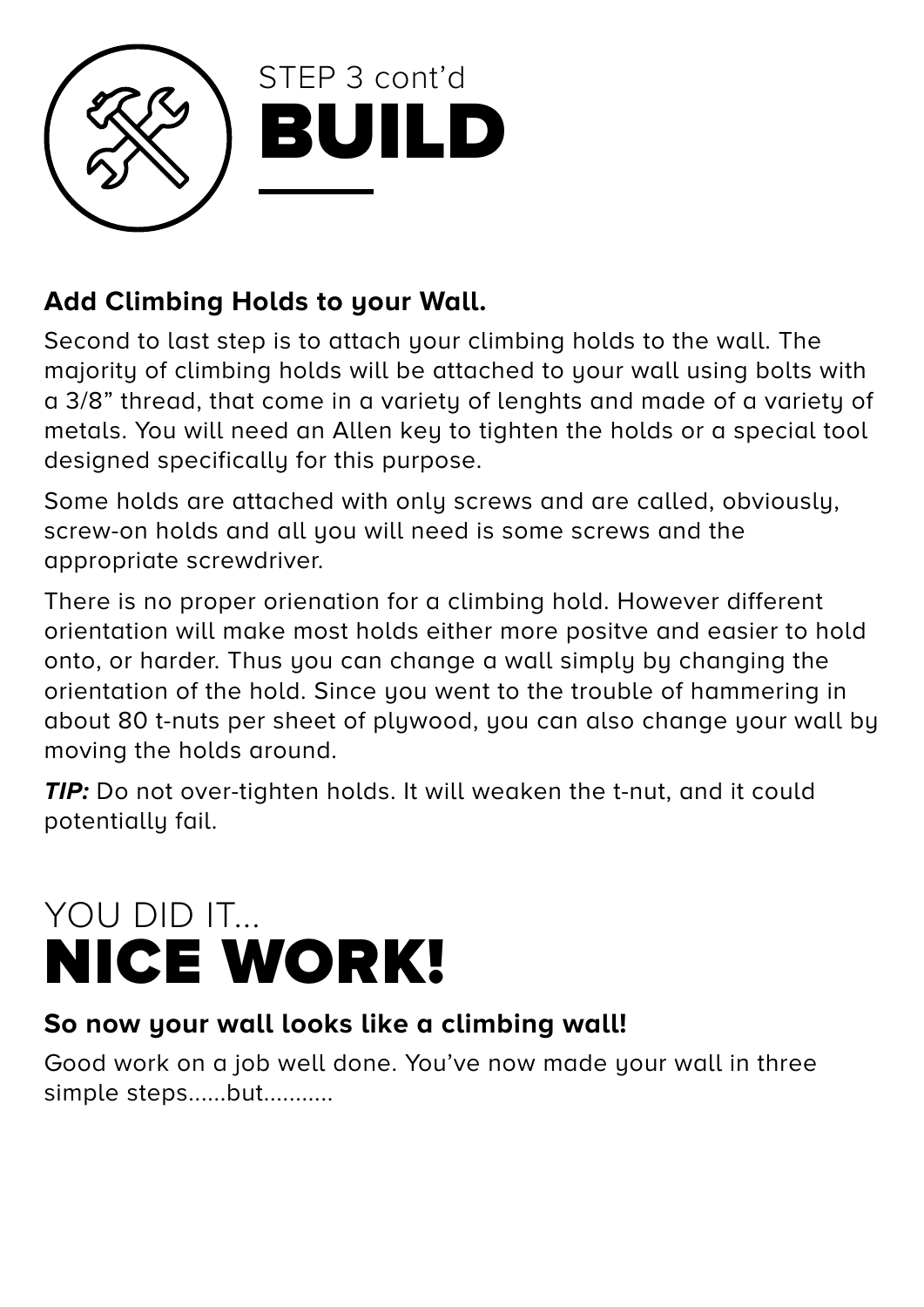

### **No bum is safe.**

Now that you have a climbing wall you are going to need a soft surface to land on. There are many ways to accomplish this and again depends on your budget. Contact a local upholsterer and make a deal to take all their off cuts for a couple months, as they have to pay the local landfill to dispose of it. That is of course if they actually throw away their offcuts, as foam is very, very expensive.

Once you have ample amount of offcuts, cover the lot in low pile or thin industrial type carpet that you can also easily recover from the tip for next to nothing. To prevent the carpet from moving all over the place screw it to the very bottom of your wall. Padding will not be required within about 30-40 cm of the base of your wall.

If you need thicker padding, old mattresses work great. Once you get a couple layers of mattresses piled offset like bricks, apply some of the foam offcuts on top, then the carpet and your good to go. If your wall is not too big you can also use a bouldering pad for softening landings.

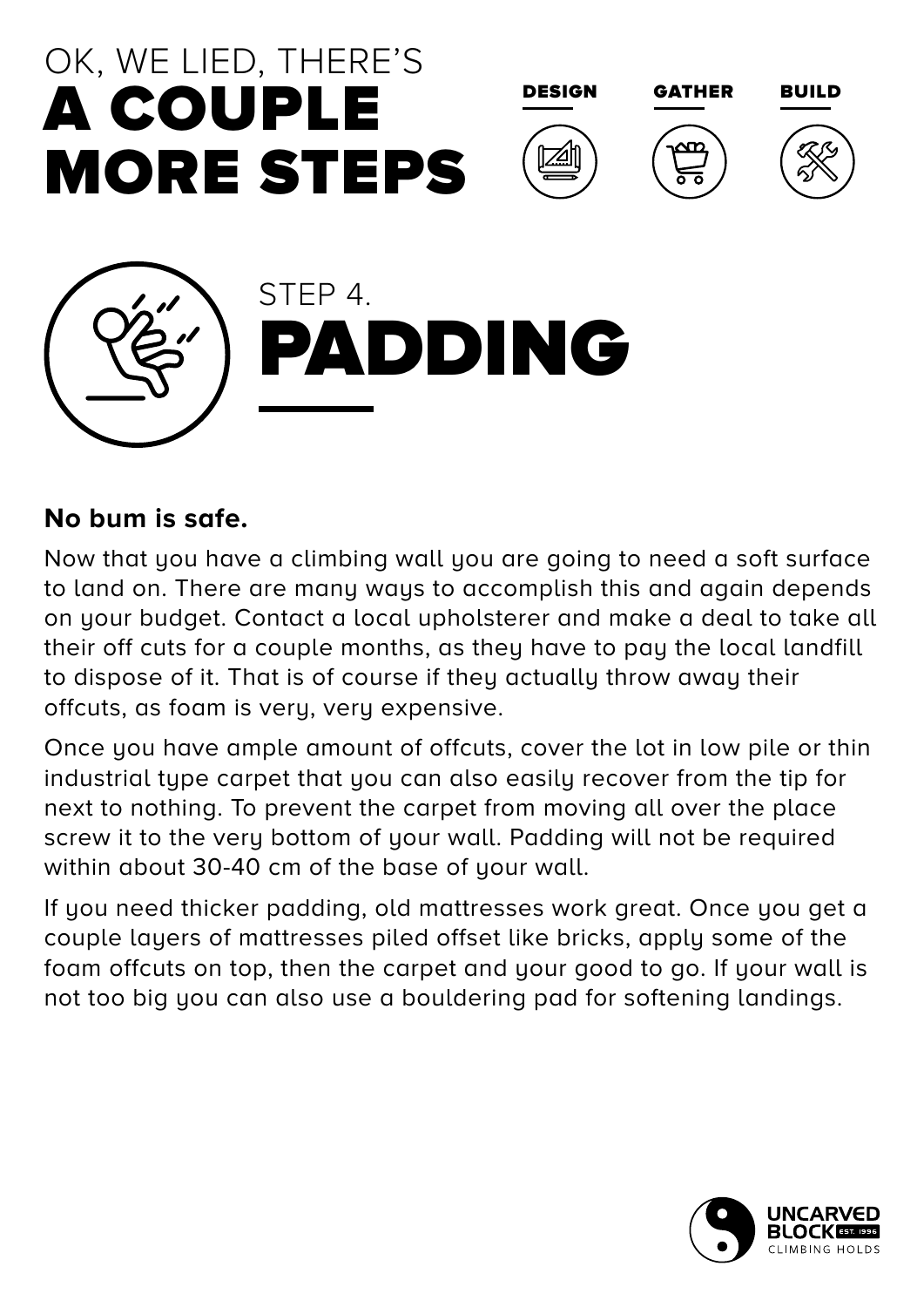

### **You've Done it!**

Now, you are ready to climb.

Some accessories you may want to consider are chalk and a chalk bag to help keep your hands dry, some route/problem marking tape to create some boulder problems and to keep your hands in perfect condition after climbing maybe a Climb On! lotion bar.



CLIMBING HOLDS

## **For our full range, head over to**

uncarvedblock.com.au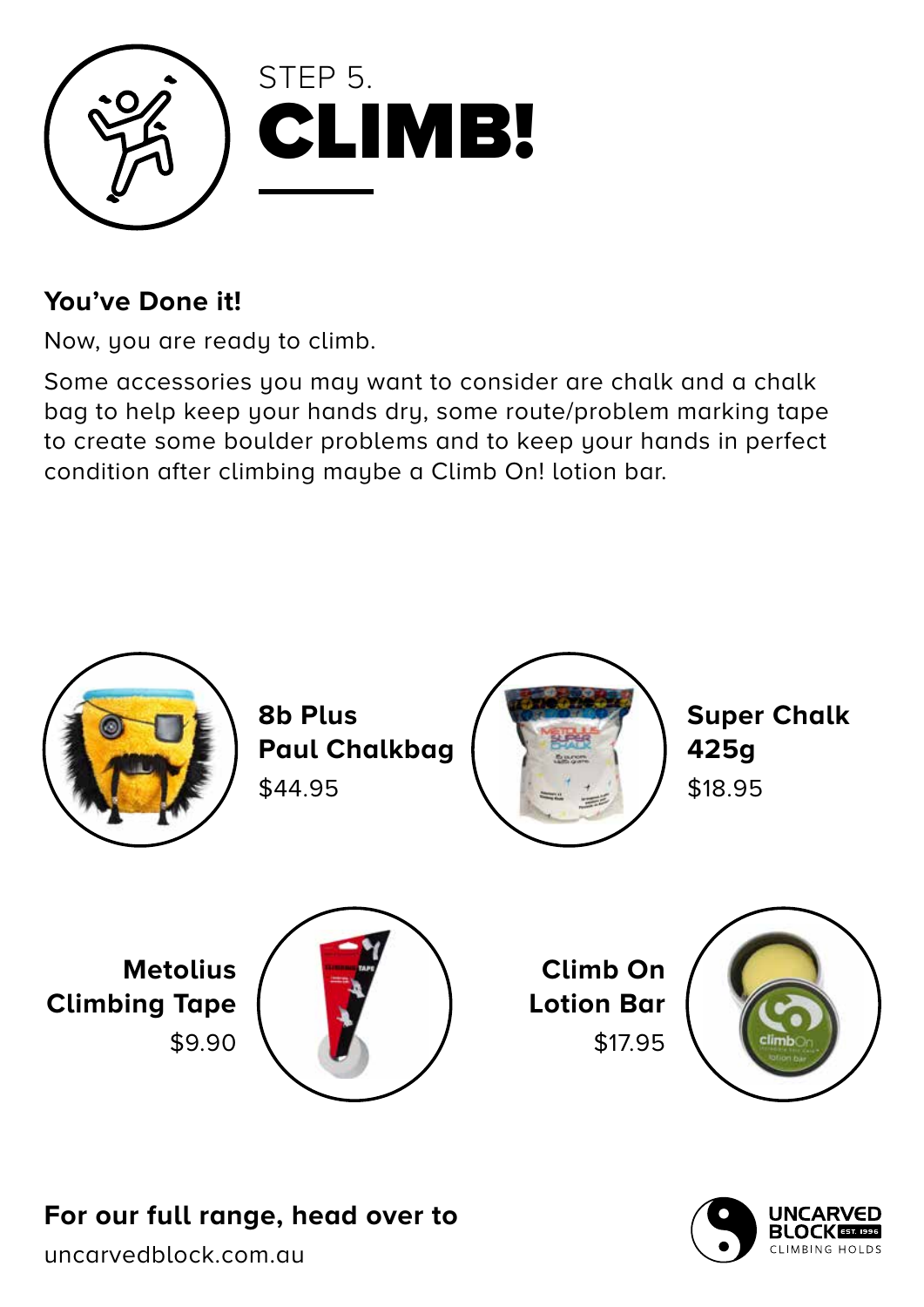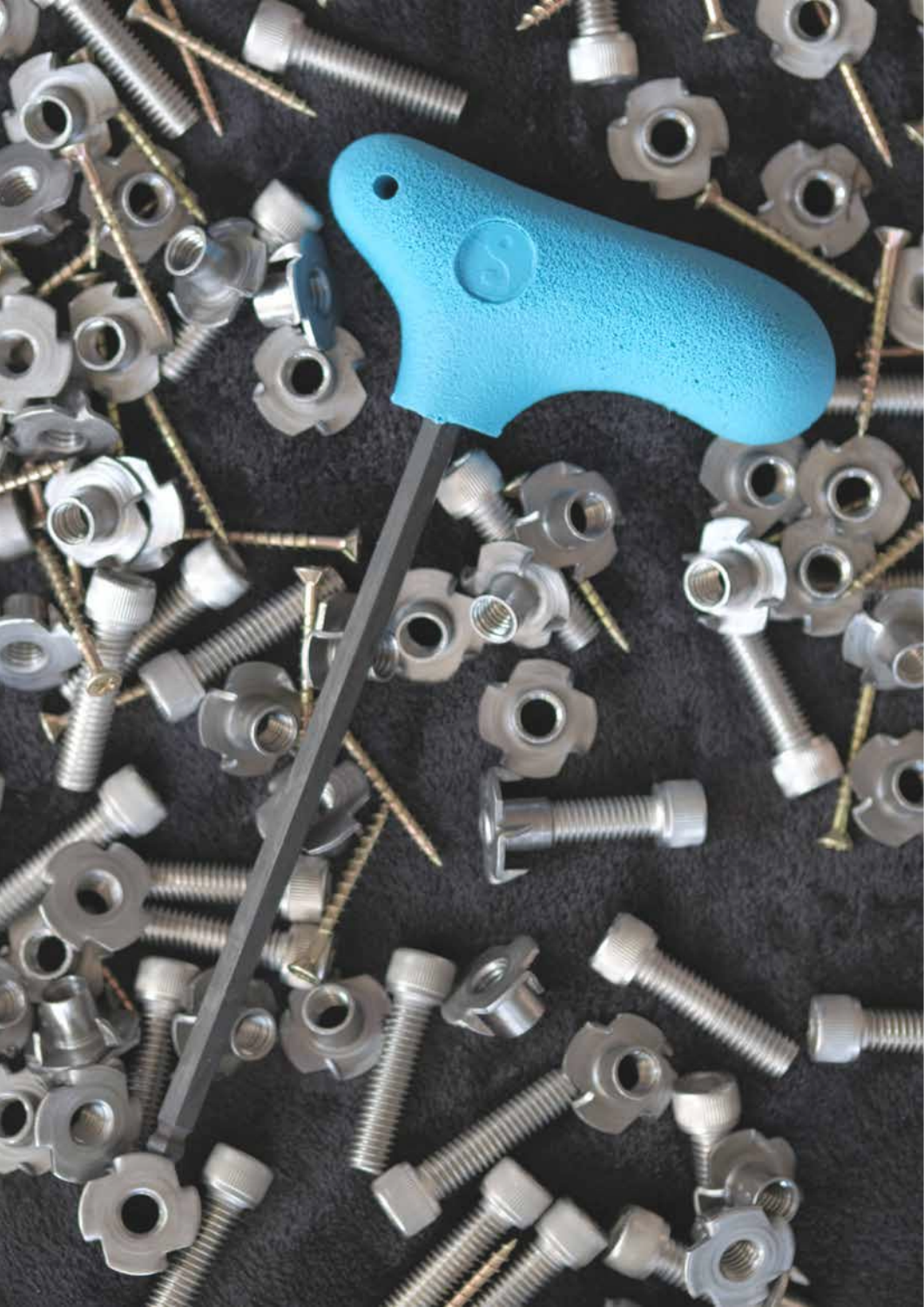# SECONDIY 60000 BUILD....

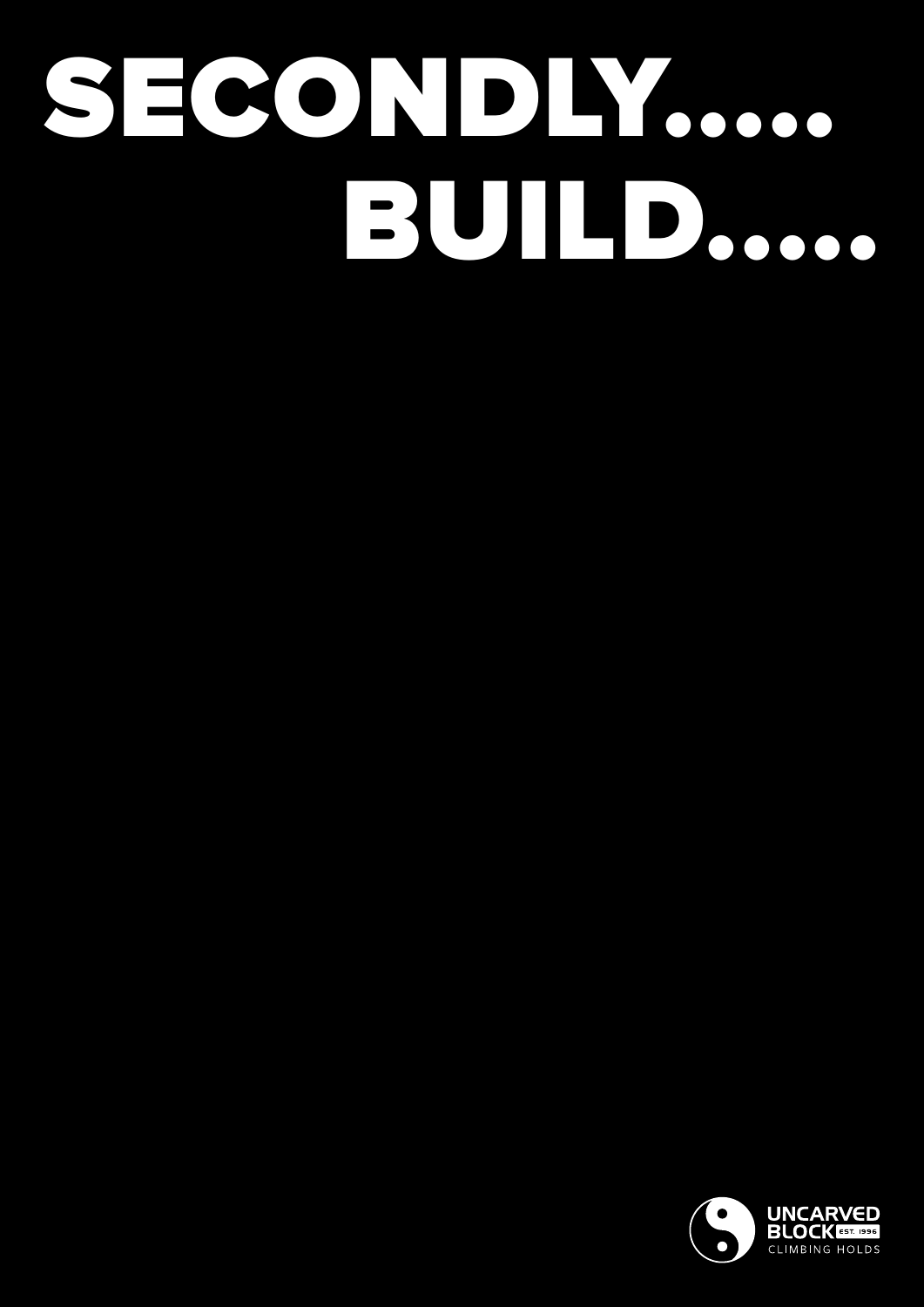

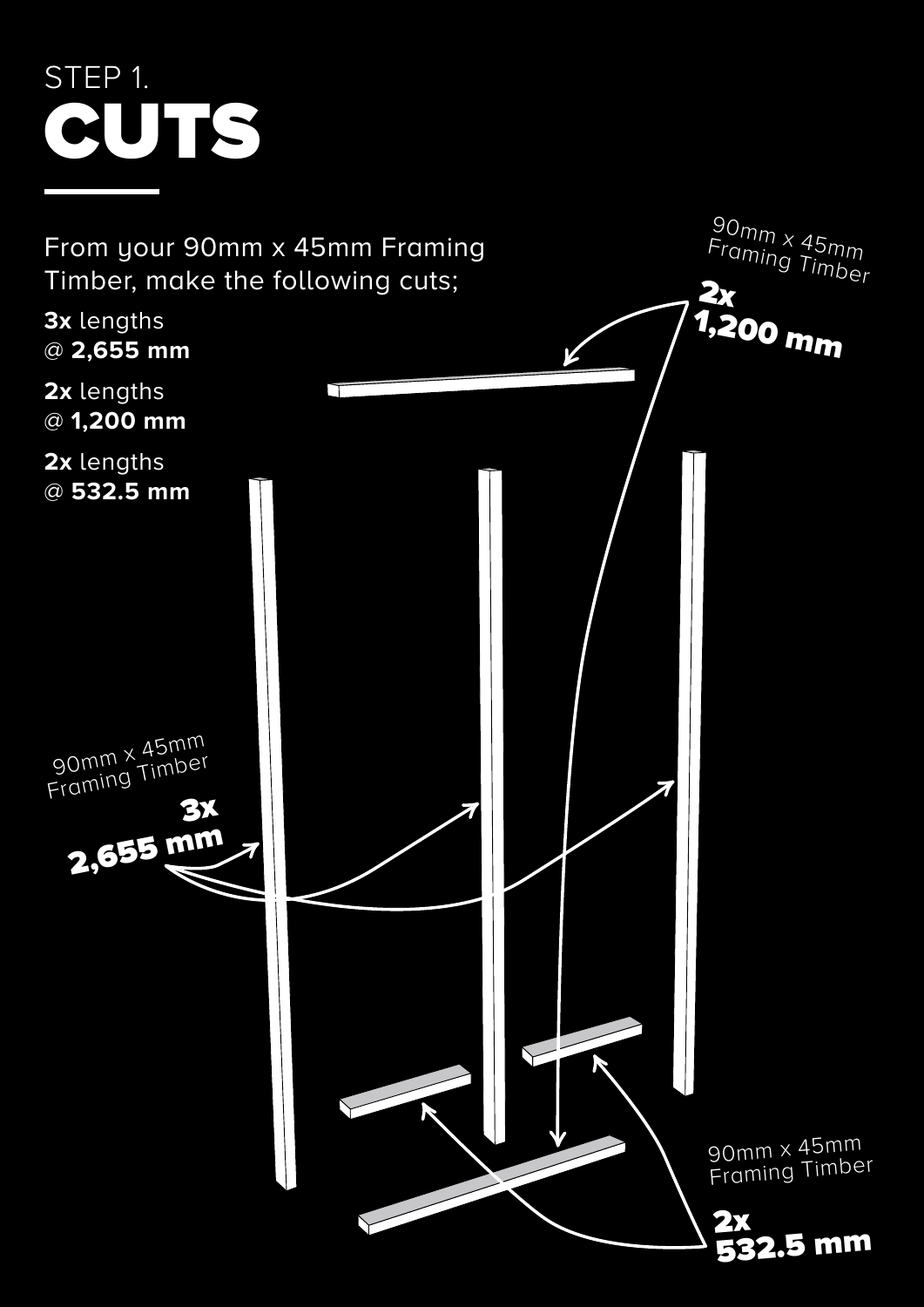# STEP 2. COOD SCREW

Now it's time to put the frame together.

Grab yourself **16x** 90º bracing plates. We've used 60x60x40x2mm braces.

Screw the framing together using 10 gauge hex head wood screws. We find it easiest to start in the top corner, work your way around the outer corners, then do the middle to finish off.

Make a mark 345mm up from the bottom, insert the smaller timbers and align the bottom at your mark, then fix off the same way as the other corners.



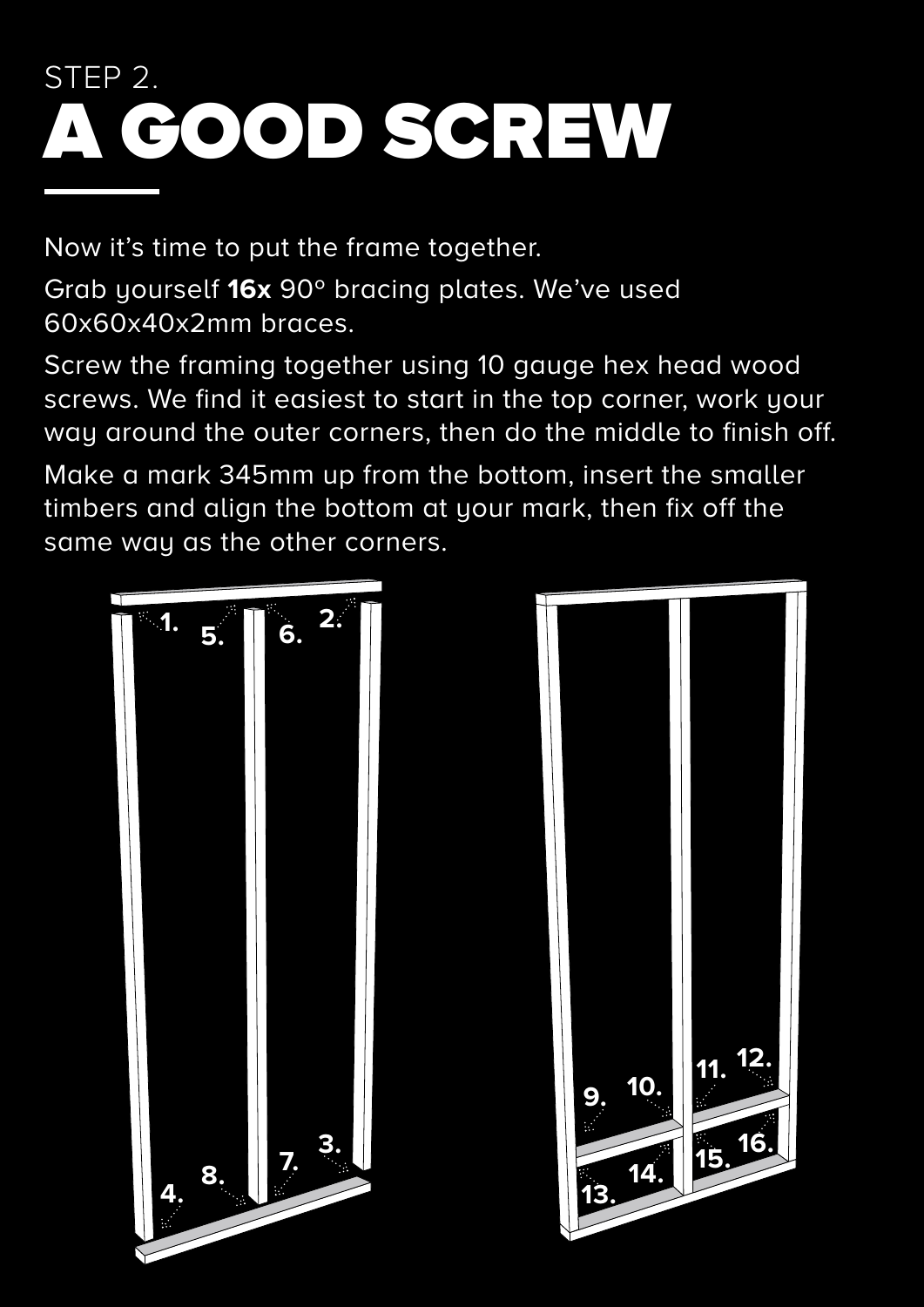# STEP 3. PLY PANEL PREP

Now is the time to paint or texture your wall.

For our wall we are going to use some old paint we had laying around from a previous job. This can save you money provided you are ok with what you have laying around.

To spice it up a bit, feel free to paint a pattern, logo or let the kids go nuts with some creative "artwork" to give your wall a unique vibe. See if you can paint a rock texture... go on, dare ya'

At this point as noted in the earlier guide, you can use some sand or textured paint to get a more real life texture to your wall.

Make sure you paint both sides of your panel and all edges if you will be using your wall outdoors. This will help with the longevity of your materials and reduce the risk of any part failing down the track.





Go on, Get creative! Post your wall design on instagramand **#uncarvedblockDIY**

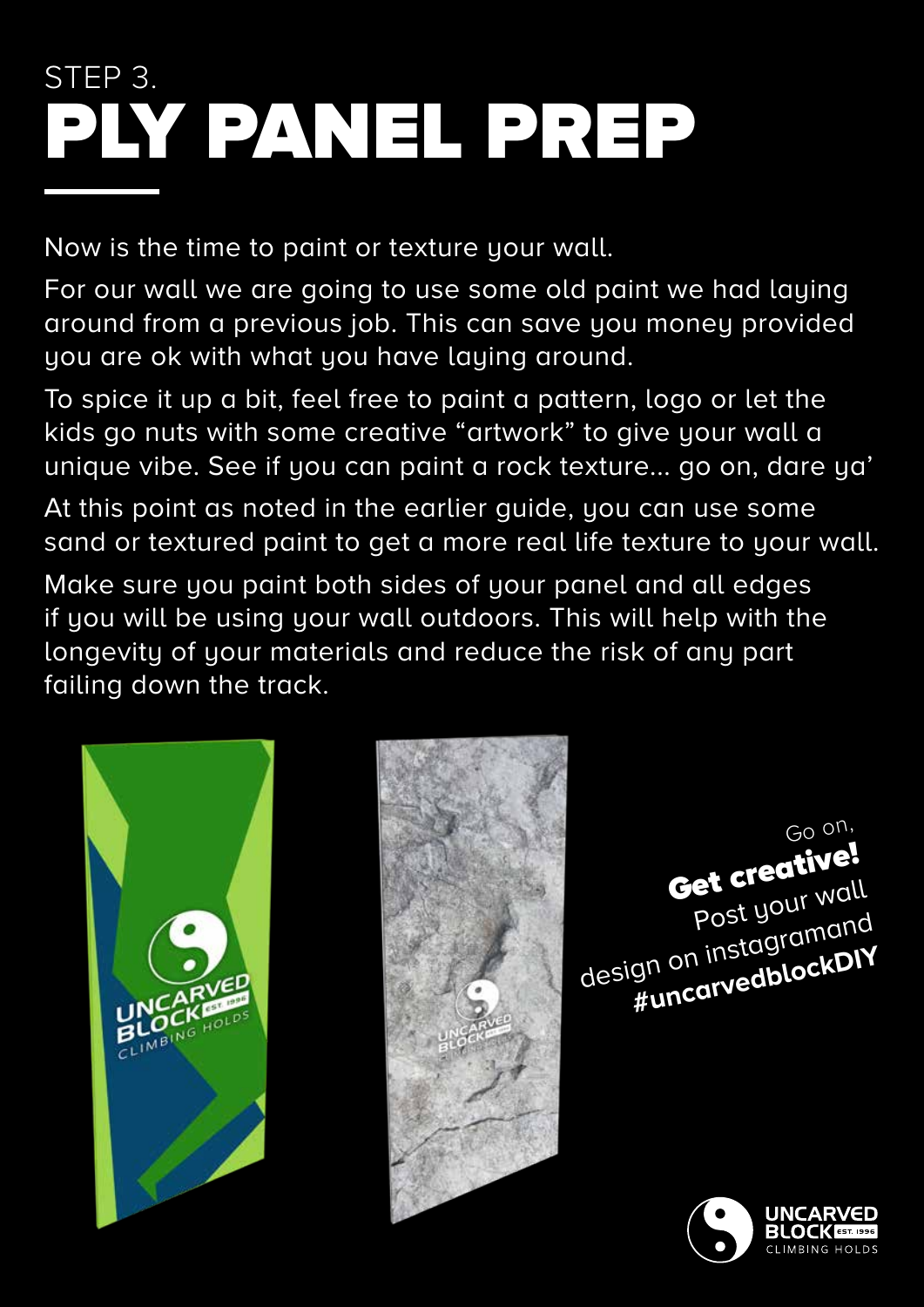# STEP 4. GRAB A TAPE

Tape measure time!

Throw your piece of ply in a comfortable spot, on trestles if you have them, or just straight on the ground if it's easier.

We will now mark out the holes to be drilled for the T-Nuts. Start at the bottom left of your panel and mark up and in 100mm, pencil a spot here. Still at 100mm up make marks at 300mm, 560mm, 850mm and 1100mm across the panel.

> Start He 100mm & 100mm

Now we need to do the same at the top. Start at the top left of your panel and mark down and in 100mm, pencil a spot here. Now mark a spot at 300mm, 560mm, 850mm and 1100mm across the panel.

Draw a straight line from the spot at the top to the bottom at each measument across.

Now starting on the far left line, mark a spot every 245mm down from the top spot until you reach the bottom. Continue this process along each vertical line.

**NOTE:** The mark at 560mm is not centred so the bolt in the t-nut isn't pushing into the frame behind when fixing.

| up<br>n in | re!        |         |            |         |         |         |         |         |         |
|------------|------------|---------|------------|---------|---------|---------|---------|---------|---------|
|            | $\circ$    | $\circ$ | $\circ$    | $\circ$ | $\circ$ | $\circ$ | $\circ$ | $\circ$ | $\circ$ |
| $\circ$    | $\circ$    | $\circ$ | $\circ$    | $\circ$ | $\circ$ | $\circ$ | $\circ$ | $\circ$ | $\circ$ |
| $\circ$    | $\bigcirc$ | $\circ$ | $\bigcirc$ | $\circ$ | $\circ$ | $\circ$ | $\circ$ | $\circ$ | $\circ$ |
| $\circ$    | $\circ$    | $\circ$ | $\circ$    | $\circ$ | $\circ$ | $\circ$ | $\circ$ | $\circ$ | $\circ$ |
| $\circ$    | $\circ$    | $\circ$ | $\circ$    | $\circ$ | $\circ$ | $\circ$ | $\circ$ | $\circ$ | $\circ$ |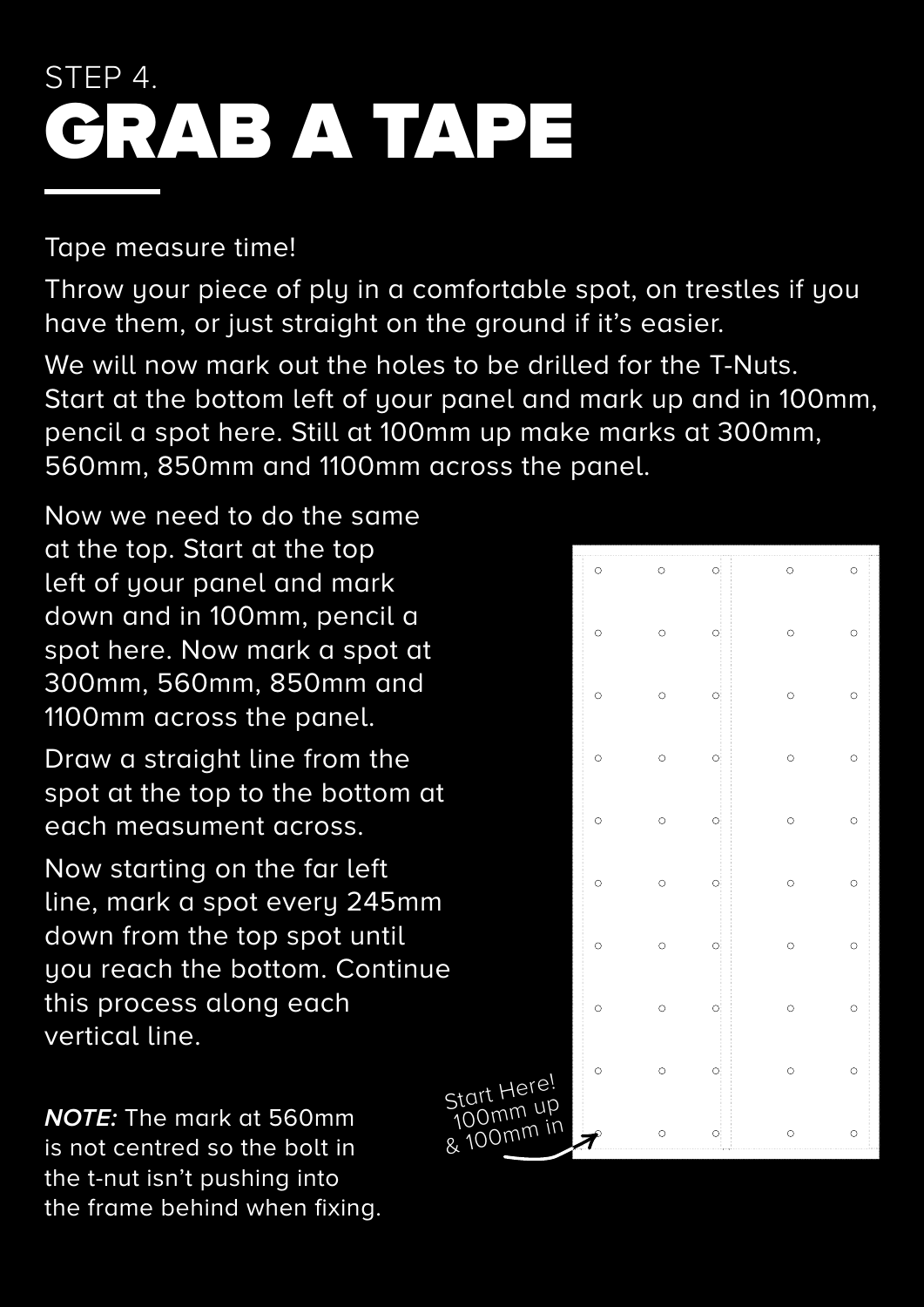# STEP 5. 74444444

Grab your drill, and stretch your arms, this might tire you out.

Using a 12mm timber drill bit, drill a hole on each spot across the panel, yup there's 50 to get done, so get to it! Make sure you drill down nice and straight, if you go at an angle you may have issues down the track with cross threading or risk of T-Nut failure.

# STEP 6. BANG! BANG! BANG!

Alrighty, well, we're not going to lie, this is the s\$%t bit.

Firstly make sure you lay your panel with the face down, you know, the side you made look so pretty earlier. If you're worried you may damage your finest artwork, just lay the sheet on the grass in your yard, or use a towel to lay under as required.

Grab some earmuffs, a hammer and start hitting in those T-Nuts.

Place the T-Nut into the hole and give it a gentle tap to seat it.... then swing away.

Continue this process to fix all 50x T-Nuts into their holes. Make sure you are hammering the T-Nut flush with the ply.

We find this process a lot easier if you have a nice flat hard area like a carport or concrete slab.... in the shade if possible, you're going to get sweaty.

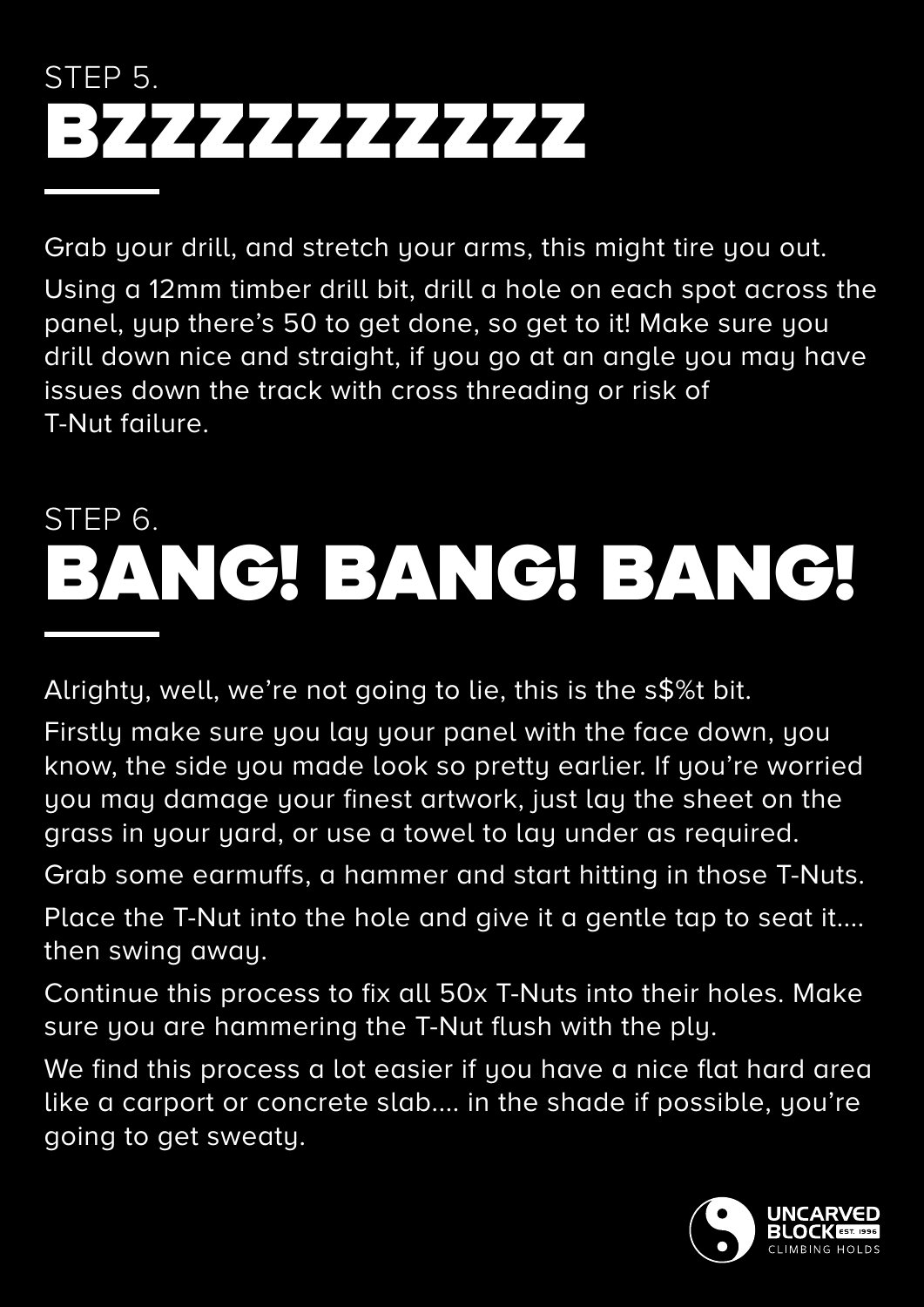# NOW YOU HAVE A FRAME AND A WALL PANEL WELL DONE!

# STEP 7. PANEL TO FRAME

Start Here!

After you recharge your drill battery from the previous step, grab a 3mm drill bit, the 5mm Hex driver bit and your batten screws.

Lay your frame down on the ground (or work area of choice) and lay the now prepped plywood panel on top aligning the corners to ensure it is all square. Make sure you have the back of your panel on the frame, do this by making sure the T-Nuts are not visible on the face of your ply.

Starting from the bottom left corner, drill a pilot hole using the 3mm drill bit, then screw in a batten screw. Continue this along the bottom and then work your way up the panel as shown here.

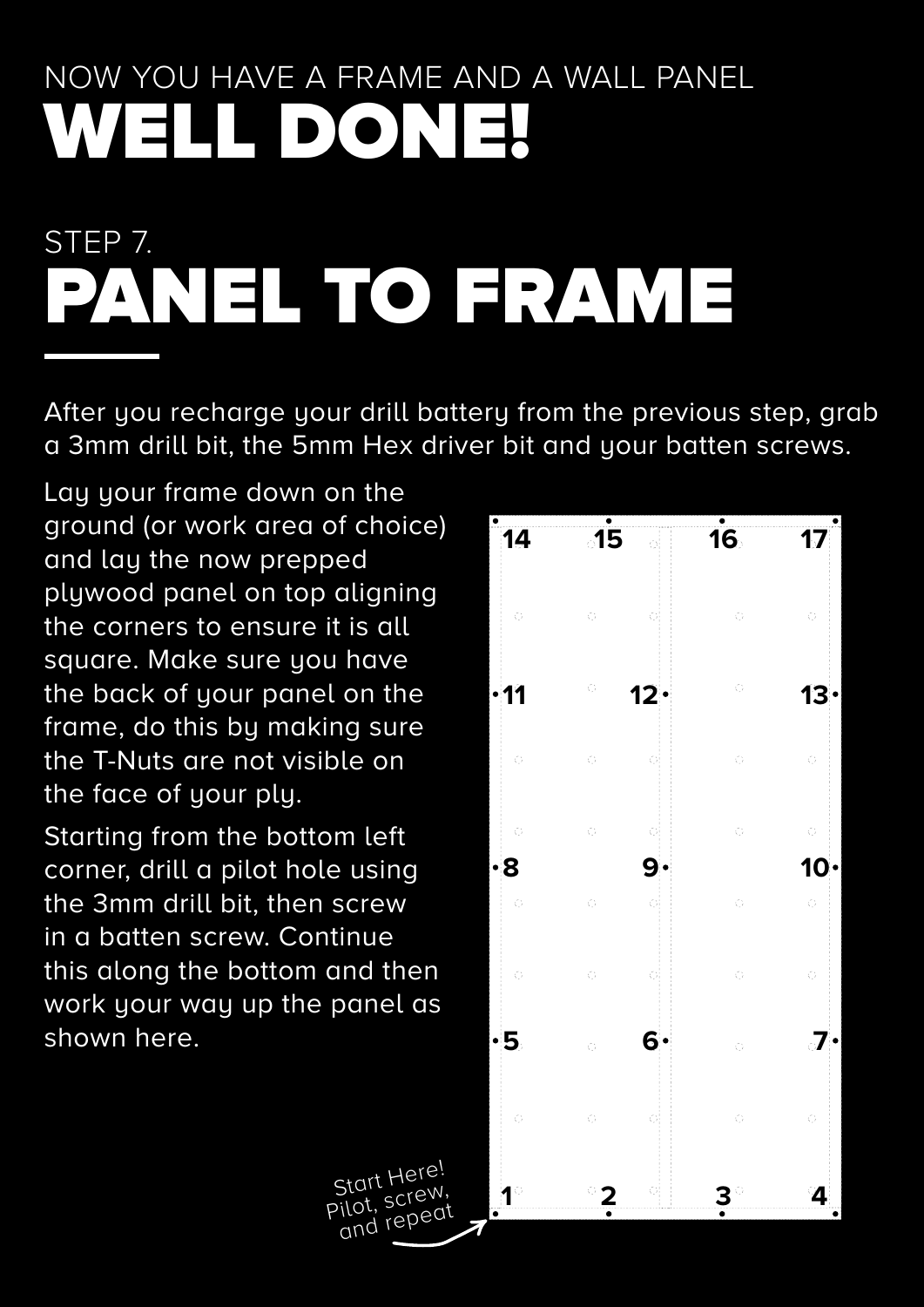# STEP 8. GRAB A HOLD

Nice work on making your wall. Now it's time to add some holds so you can get climbing. Just a reminder, most holds don't have an official top and bottom, installing them how you see fit can make them easier or harder to use, have a play around and see what you like most.

We highly recommend grabbing an **Uncarved Block Ergo Wrench**, they make life easy installing your holds and will help you to not overtighten the bolts in your wall. Remember, over tightening your bolts can increase the risk of failure or breaking the T-Nut.

As this is just a simple single panel build we can't really create "lines" but if you have multiple panels beside or above eachother, get creative and make multiple lines for the whole family to enjoy in various degrees of difficulty.

For the full range of climbing holds and all the equipment you will need to get climbing at home, head on over to **www.uncarvedblock.com.au**

**Have fun and as always, climb on!**